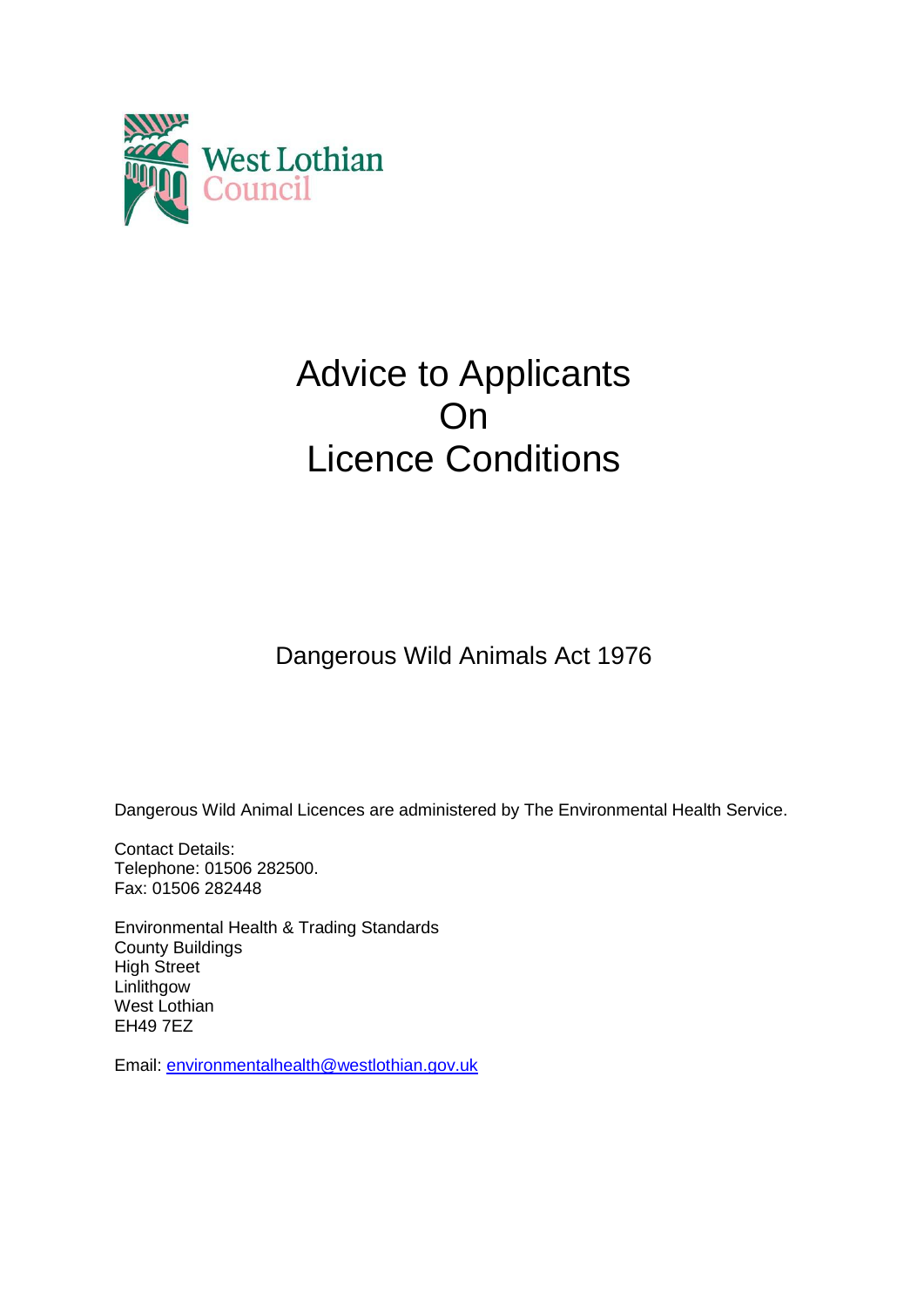## **Dangerous Wild Animals Act 1976**

In determining whether a licence should be granted, the Dangerous Wild Animals Act 1976 requires Local Authorities to have regard to the following:

- No person shall keep any dangerous wild animal except under the authority of a licence  $\bullet$ granted in accordance with the provisions of this Act by a local authority.
- $\bullet$ It is not contrary to the public interest on the grounds of safety, nuisance or otherwise to grant the licence
- The applicant for the licence is a suitable person to hold a licence under this Act;  $\bullet$
- The applicant applying for a licence under the Act is 18 or over.  $\bullet$
- The applicant applying for a licence under the Act is not disqualified under the Act from keeping any dangerous wild animal.
- The applicant both owns and possesses, or proposes both to own and to possess, any animal  $\bullet$ concerned, except where the circumstances are in the authority's opinion exceptional.

## 1.0 **GENERAL CONDITIONS**

- 1.1 Adequate insurance indemnity should be arranged by the operator of the premises.
- 1.2 Access shall be permitted to any authorised officer of the Licensing Authority at any time and all reasonable directions and requirements of such officer or the Licensing Authority shall be complied with. Any person who wilfully obstructs or delays any person in the exercise of his power of entry or inspection under this section shall be guilty of an offence.
- 1.3 A local authority to which an application has been made for a licence under this Act, or which has granted such a licence, may authorise in writing any veterinary surgeon or veterinary practitioner or such other person as it may deem competent, to inspect any premises where any animal is proposed to be held in pursuance of a licence for which an application has been made under this Act, or where any animal is or may be held in pursuance of a licence which has been granted under this Act, and any persons authorised under this section may, on producing their authority if so required, enter any such premises at all reasonable times and inspect them and any animal or other thing found there, for the purpose of ascertaining whether or not a licence should be granted or varied or whether an offence has been or is being committed against this Act.
- 1.4 The Licence holder must surrender the licence if and when called upon to do so by the Licensing Authority.
- 1.5 The local authority may require the person who has applied for a licence under this Act to pay the local authority the reasonable costs for any inspection carried out under this Act.
- 1.6 In the event of the death of anyone to whom a licence has been granted, the licence shall continue in force for a period of 28 days as if it had been granted to the personal representatives of the deceased and if application is made for a new licence within the said period the said licence shall be deemed to be still in force pending the grant or refusal of that application.
- 1.7 A local authority which grants a licence under this Act may at any time vary the licence by specifying any new condition of the licence or varying or revoking any condition of it (including any condition specified, or previously varied, under this subsection) Variations shall not take effect until the licence holder has became aware of the varation and had a reasonable time to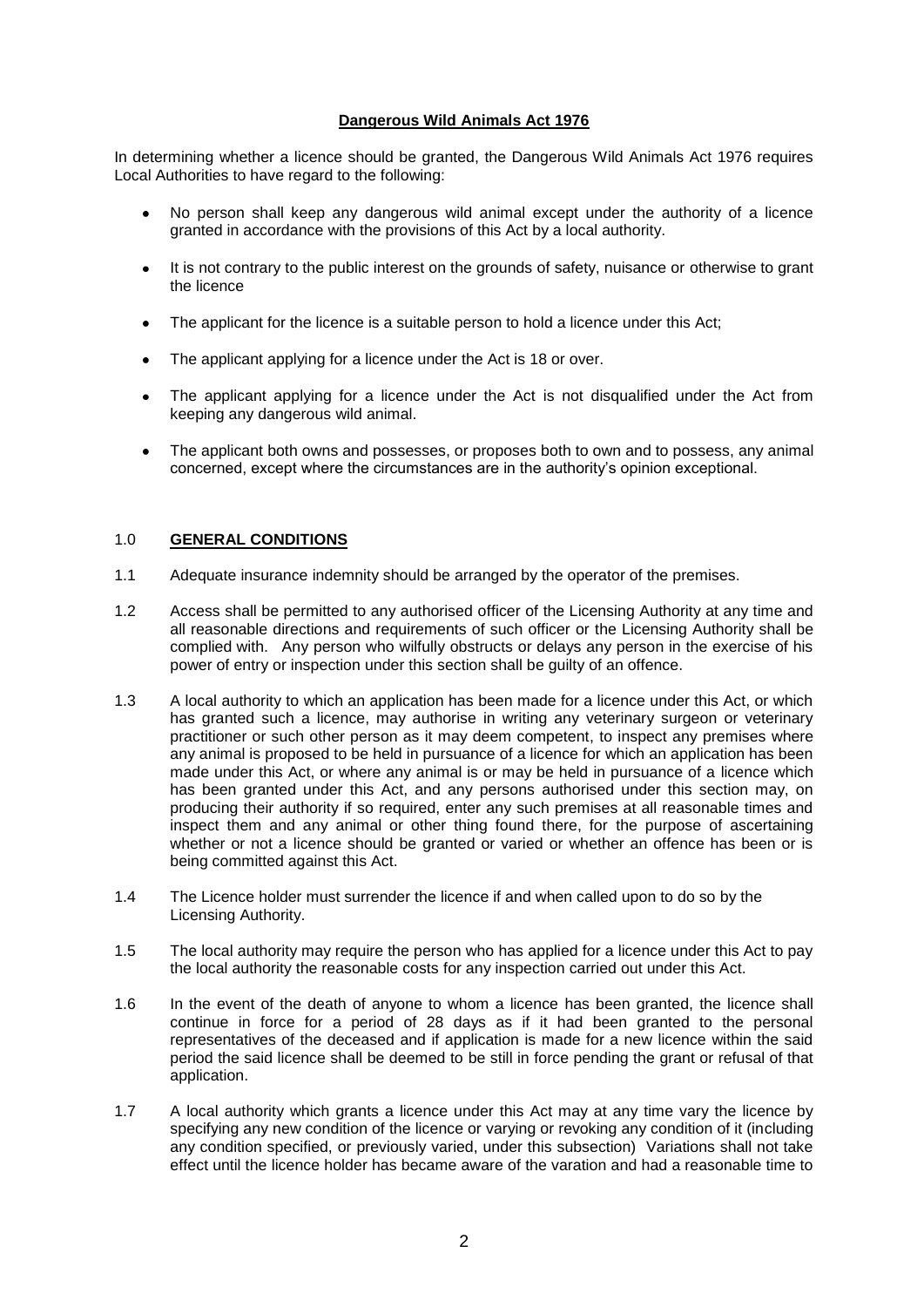comply with it. If the licence variation was requested by the licence holder, the variation shall take effect immediately after it is made.

# 2.0 **GENERAL CONDITIONS IN RELATION TO THE ANIMAL**

- 2.1 The animal shall be kept by no person other than the person(s) specified in the licence
- 2.2 The animal shall normally be held at such premises as are specified in the licence
- 2.3 The animal shall not be moved from those premises (except in the following circumstances, namely: veterinary treatment transported in purpose built transportation vehicle/crate)
- 2.4 Where a local authority proposes to insert in a licence under this Act a provision permitting any animal to be, for any continuous period exceeding 72 hours, at premises outside the area of the authority, the authority shall consult the local authority in which those premises are situated.

#### 3.0 **ACCOMMODATION**

- 3.1 The animal(s) to which the licence refers must at all times be kept in accommodation and environment suitable to their species with respect to situation, size, temperature, lighting, ventilation and cleanliness and not exposed to draughts. All accommodation must be kept in good repair.
- 3.2 Caging shall be of heavy gauge mesh
- 3.3 A concrete foundation of 25cm depth and 20 cm width as minimum is required in external enclosures.
- 3.4 An impervious liner (eg metal sheeting) to minimise cross infection between the two species sleeping area
- 3.5 Common double gate entrance to both pens to be padlocked at all times when attendant not working in the pens
- 3.6 Entry shall be by two independently locking doors

#### 4.0 **EXERCISE FACILITIES**

4.1 The anima(s) accommodation is such that it can take adequate exercise.

## 5.0 **BEDDING**

5.1 Bedding should be suitable to provide adequate comfort to the animal and sited away from draughts. Bedding should be regularly cleaned, sanitized or replaced as necessary.

#### 6.0 **DRAINAGE**

6.1 The premises must be connected to main drainage or an approved sewerage system.

#### 7.0 **LIGHTING**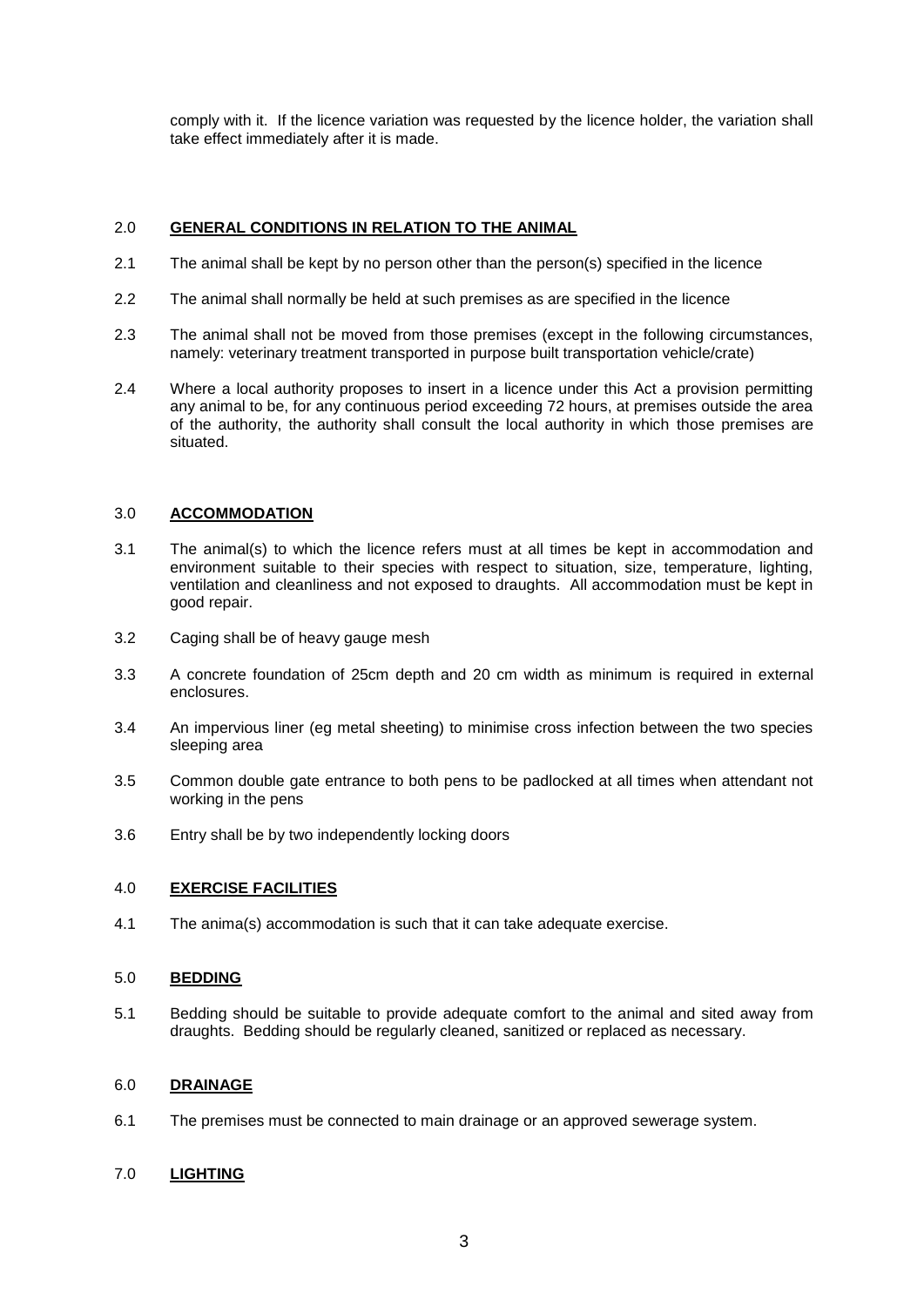7.1 Adequate source / duration of lighting must be provided for species of animal

## 8.0 **VENTILATION**

8.1 Ventilation must be provided to all interior areas without the creation of excessive, localised draughts. Heat can be removed by ventilation and a balance is necessary between adequate ventilation and the unnecessary removal of warm air.

Ventilation is important as an aid to disease control, a protection against smell accumulation, and prevents excessive humidity of the atmosphere. Positioning of the bedding is an important consideration.

## 9.0 **HEATING / TEMPERATURE MONITORING**

9.1 Heating facilities must be provided in accordance with the type of species kept. Temperature monitoring should take place to maintain the correct temperature.

## 10.0 **MAINTENANCE**

10.1 Maintenance and repair of the premises must be carried out regularly

## 11.0 **FOOD AND WATER SUPPLIES**

11.1 All animals must be adequately supplied with suitable food. Clean water must be available at all times and changed daily.

Eating and drinking vessels must be capable of being easily cleansed and disinfected to prevent cross-contamination.

Eating and drinking vessels must be maintained in good condition and replaced as necessary

# 12.0 **KICHEN FACILITIES**

- 12.1 The kitchen area should be separate to the remainder of the building
- 12.2 Food storage and preparation area shall have cleansable surfaces, be hygienic and vermin proof.
- 12.3 Where necessary refrigeration facilities must be provided and food contamination must be avoided. A temperature gauge should be placed in the fridge and monitored on daily basis.
- 12.4 Containers for storing foods should be provided and should be constructed and maintained to guard against insects and other pests.
- 12.5 Waste food to be stored in vermin proof building/areas

## 13.0 **CLEANLINESS**

- 13.1 All excreta and soiled material must be removed from all areas at least daily and more often if necessary.
- 13.2 The premises must be kept clean and free from accumulations of dirt at all times.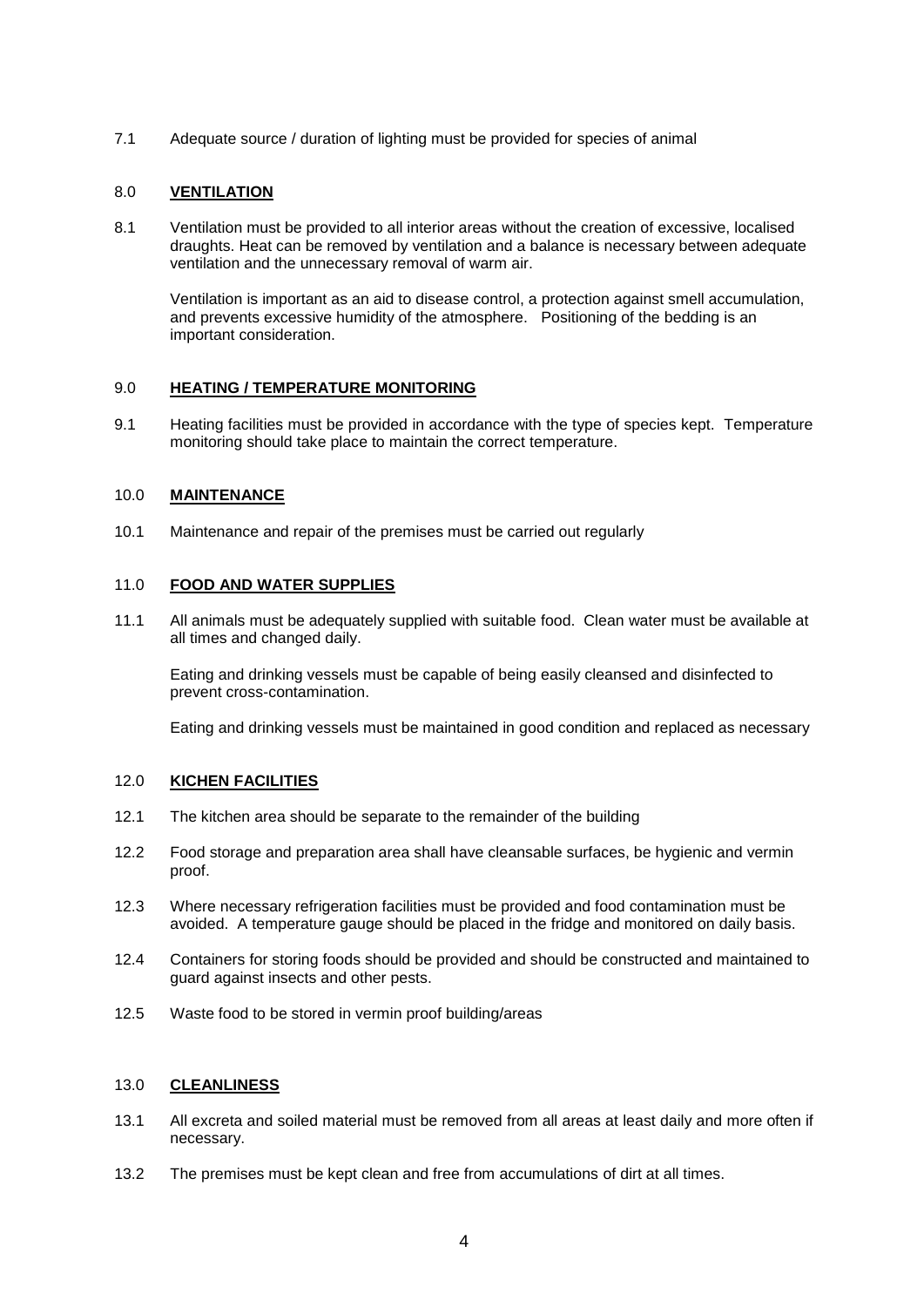13.3 Facilities must be provided for the proper storage and disposal of all waste.

## 14.0 **SUPERVISION**

14.1 Animals must be checked at regular intervals as necessary for their health safety and welfare.

## 15.0 **DISEASE CONTROL**

- 15.1 All reasonable precautions must be taken to prevent infestation by vermin or other pests.
- 15.2 All reasonable precautions will be taken at such times to prevent and control the spread of infectious diseases.
- 15.3 The services of a qualified veterinary officer must be obtained to treat cases of infectious or contagious disease.

# 16.0 **ISOLATION FACILITIES**

- 16.1 Separate accommodation must be provided for isolation of animals suffering from infectious / contagious disease.
- 16.2 Hands must be washed after leaving the isolation facilities before handling other animals.
- 16.3 Protective clothing and equipment for use only in the isolation facility must be used to reduce the spread of infection.
- 16.4 A management regime should be followed where an isolation case is being handled. Records of the isolation cases and the management regime to be followed should be kept.
- 16.5 Complete disinfection of the isolation facilities and equipment must be carried out once vacated

# 17.0 **FIRE PRECAUTIONS**

- 17.1 All appropriate steps will be taken for the protection of the animals in case of fire or other emergencies.
- 17.2 A suitable emergency evacuation plan and fire warning procedure must be drawn up and posted in the premises. This procedure should include:

How people will be warned if there is a fire What staff should do if they discover a fire What staff should do in the event of a fire The arrangements for calling the Fire and Rescue Service The specific action to be taken by the person in charge when the fire alarm activates or a fire is discovered The procedure to be followed to evacuate the premises, taking into account any personal emergency egress plans Where persons / animals will be taken after they have left the premises and procedures for checking whether the premises have been evacuated.

17.3 Fire fighting equipment must be provided in accordance with advice given by the Fire Prevention Officer.